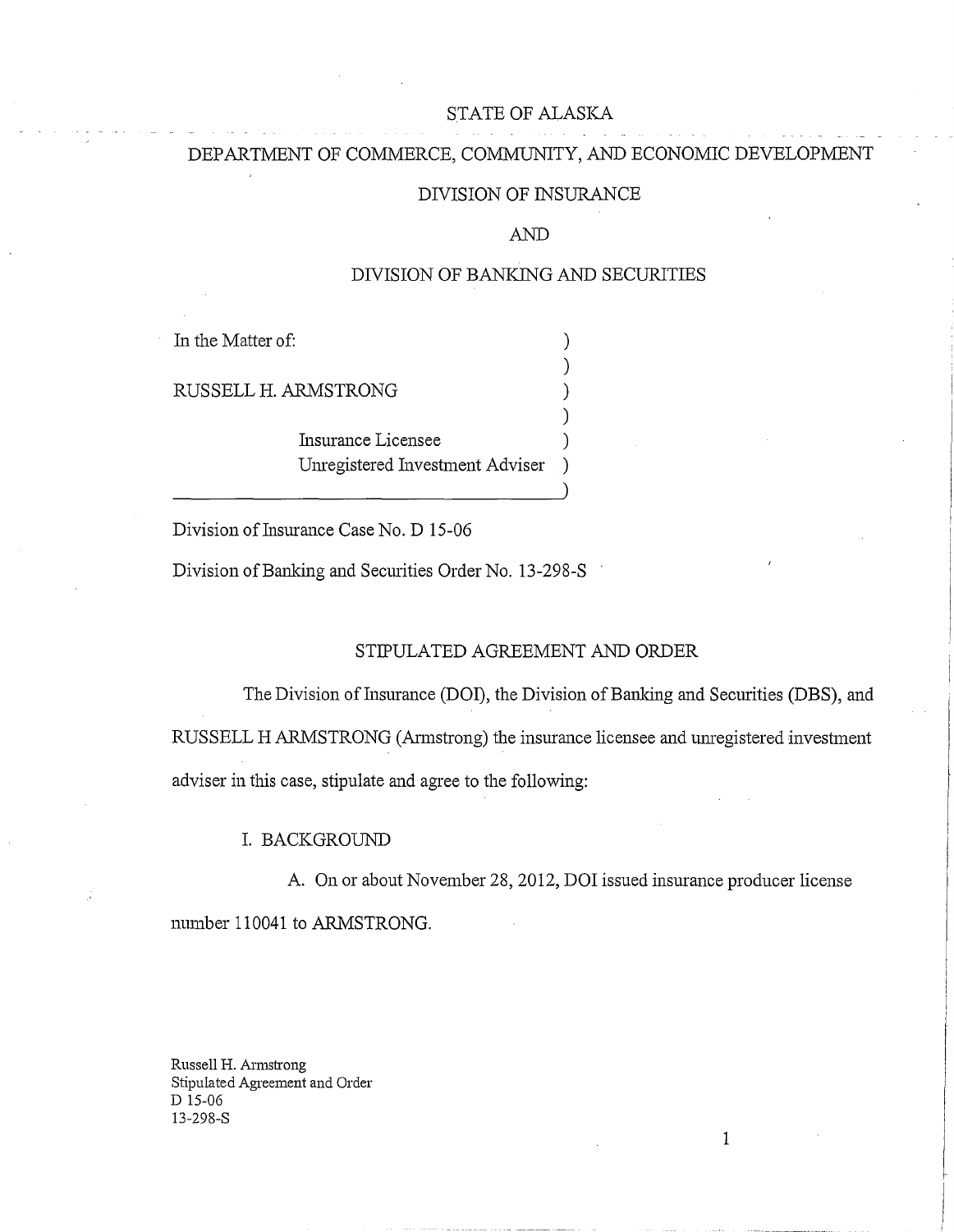B. On or about May 4, 2014, Annstrong's insurance producer license lapsed due to his failure to timely renew or cancel his license and his license remains in lapsed status.

C. On or about February 6, 2013 DBS was contacted by a United States Postal Inspection Service (USPIS) agent concerning complaints received from a number of Postal Service employees about ARMSTRONG, an insurance licensee. The USPIS agent was concerned that ARMSTRONG was giving investment advice to Postal Service employees without a required license, and asked DBS to accompany the agent on an interview of ARMSTRONG.

D. According to information received by USPIS and confirmed in the interview, ARMSTRONG had marketed private Roth IRA and ammity products to postal employees under the premise that their federal Thrift Saving Plan (TSP) retirement accounts were underperforming. In furtherance of selling the insurance products, ARMSTRONG sought and obtained ID numbers and PIN munbers from at least 10 postal employees, which allowed him to access the employee's individual online payroll accounts. ARMSTRONG then made changes to the employees TSP investment allocations and liquidated securities held in those accounts, using the funds to purchase private annuities being sold by ARMSTRONG. After signing the annuity purchase paperwork, ARMSTRONG never provided the employees with copies of the paperwork. The postal employees completed the annuity investment transactions with ARMSTRONG tmder the belief he was affiliated with the United States Postal Service human resources office.

Russell H. Armstrong Stipulated Agreement and Order D 15-06 13-298-S

2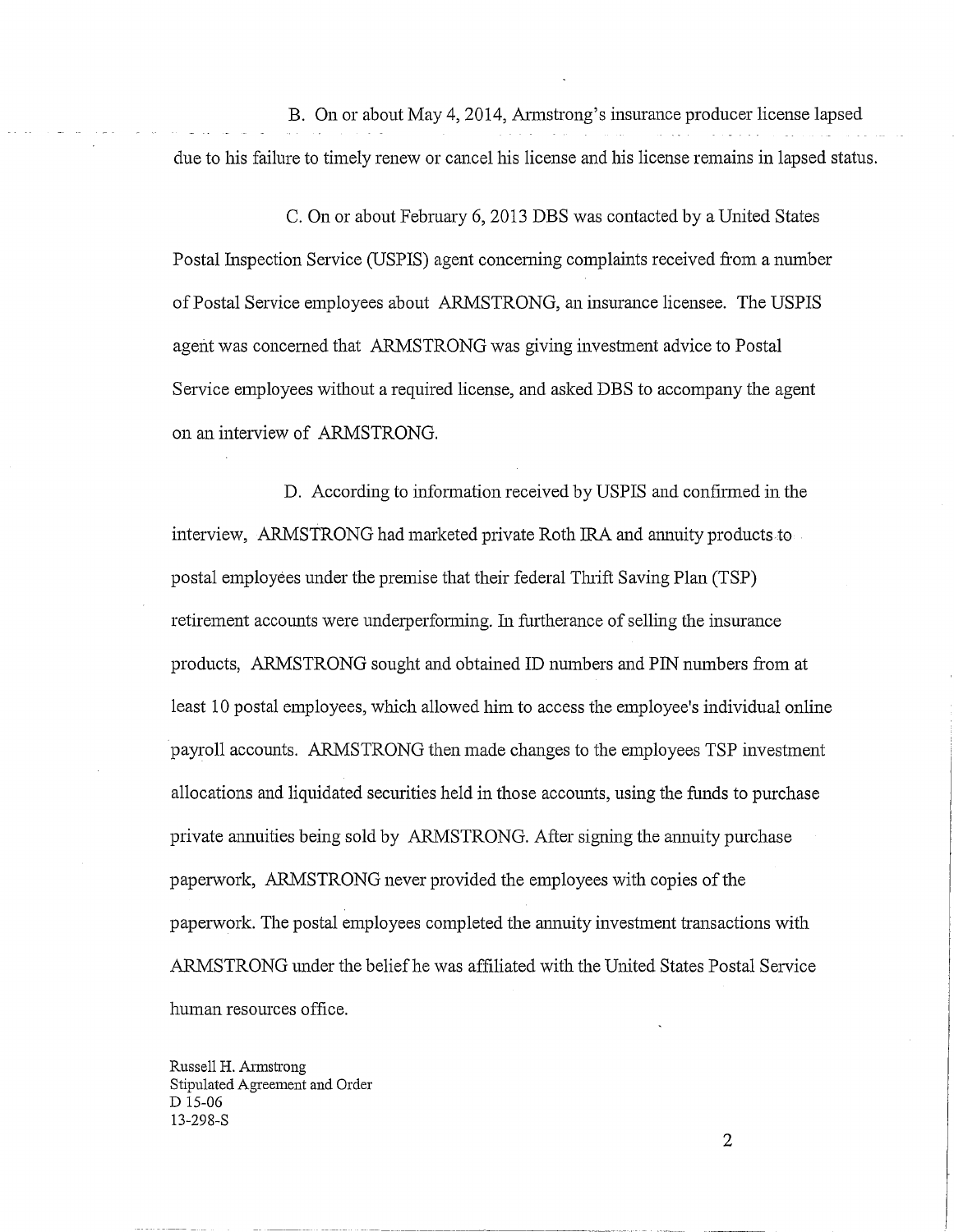E. ARMSTRONG has never been licensed as an investment adviser representative in Alaska or any other jurisdiction.

F. In May 2013, DBS refened the case to DOI.

G. DOI's investigation revealed

(i) munerous misrepresentations to Alaska consumers by Annstrong regarding insurance products including their nature, terms, accessibility of funds, rates of return, death benefit amounts, changeability of accounts, fees, and premiums due;

(ii) numerous failmes by Armstrong to respond to Alaska consumers' inquiries;

(iii) numerous attempts by Annstrong to forge or falsify the signatures of Alaska consumers to various insurance disclosure forms in order to hide the true nature of the insurance products involved; and

(iv) that on October 20, 2014 Annstrong entered into a Plea Agreement with The United States District Court For The District Of Alaska for case #3:14-cr- $00102$ -RRB in which Armstrong admitted his guilt to 10 felony counts of Mail and Wire Fraud.

H. DBS's investigation revealed

(i) Armstrong was acting as an unregistered investment adviser in Alaska by advising Alaska residents to liquidate secmities in their TSP accounts and use the proceeds to purchase insurance with the expectation that he would receive compensation from such advice;

and Russell H. Armstrong Stipulated Agreement and Order D 15-06 13-298-S

3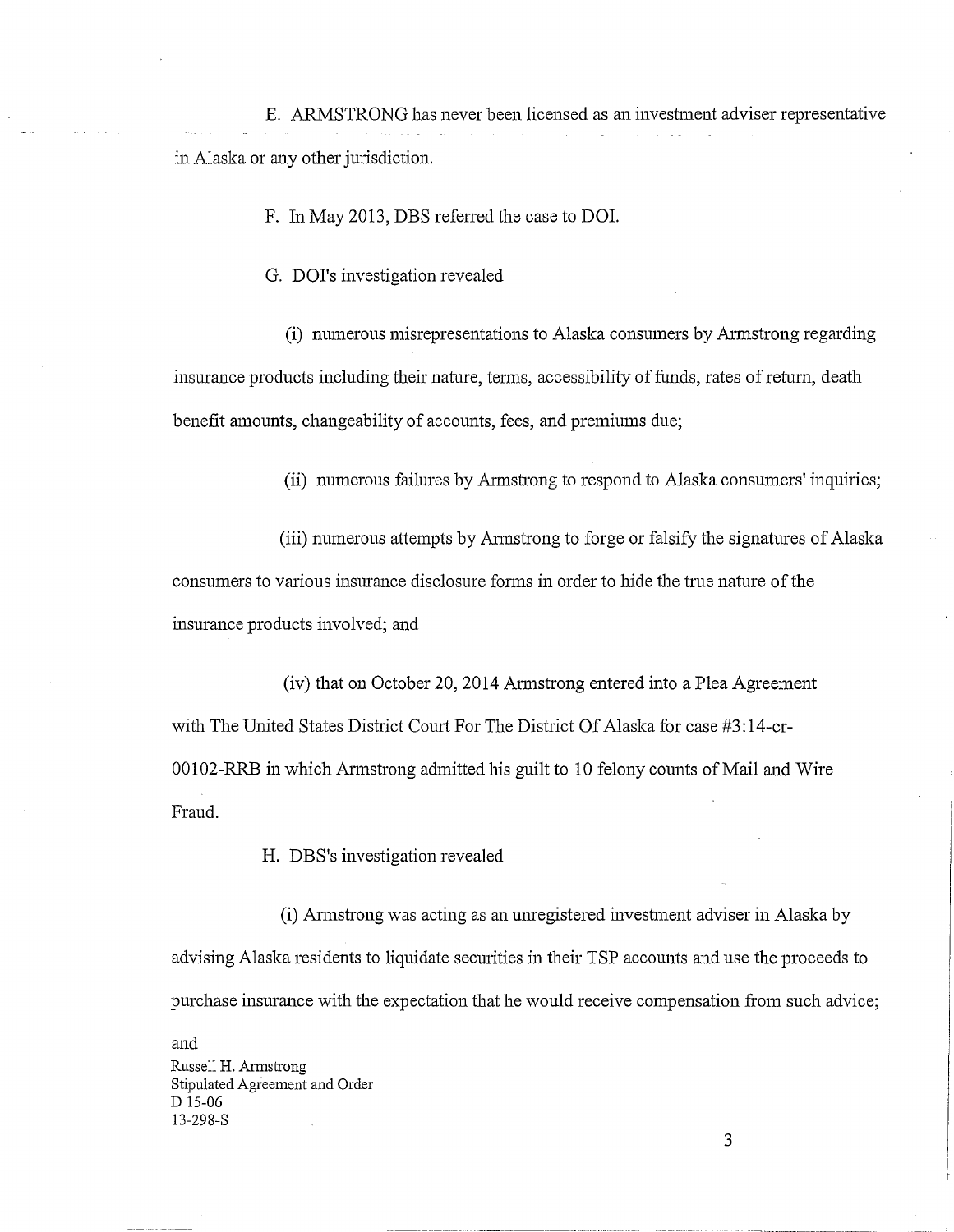(ii) that on October 24, 2012, the State of Illinois Secretary of State

issued a temporary order of prohibition against Armstrong that found he was acting as an unregistered investment adviser by advising Illinois residents to sell securities in order to purchase insurance products. Subsequent to receiving notice of that order, Armstrong knowingly and intentionally continued acting as an unregistered investment adviser by advising Alaska residents to sell securities in order to purchase insurance products.

- I. Armstrong's actions and failures in paragraphs (G) and (H) are violations of
	- (i) AS  $21.27.020(b)(4)$  a licensee shall be a trustworthy person;
	- (ii) AS  $21.36.030(a)(1)$  misrepresentation;

(iii) AS  $45.55.030(c)$  – transacting business as a state investment adviser or investment adviser representative without being registered.

J. The director of DOI, under AS 21.27.410(a) and AS 21.27.440(a)(3), may revoke a license for a violation of AS 21; for material misrepresentation of the terms or effect of an insurance contract with intent to deceive; for conduct considered by the director of DOI to reflect incompetence or untrustworthiness, or to be a source of potential injury or harm to the public; and for engaging in unfair or fraudulent insurance transactions.

K. The director of DOI, under AS  $21.36.910(e)$ , may revoke a license of a person who knew or should have known that the person was in violation of AS 21.36.

Russell H. Armstrong Stipulated Agreement and Order D 15-06 13-298-S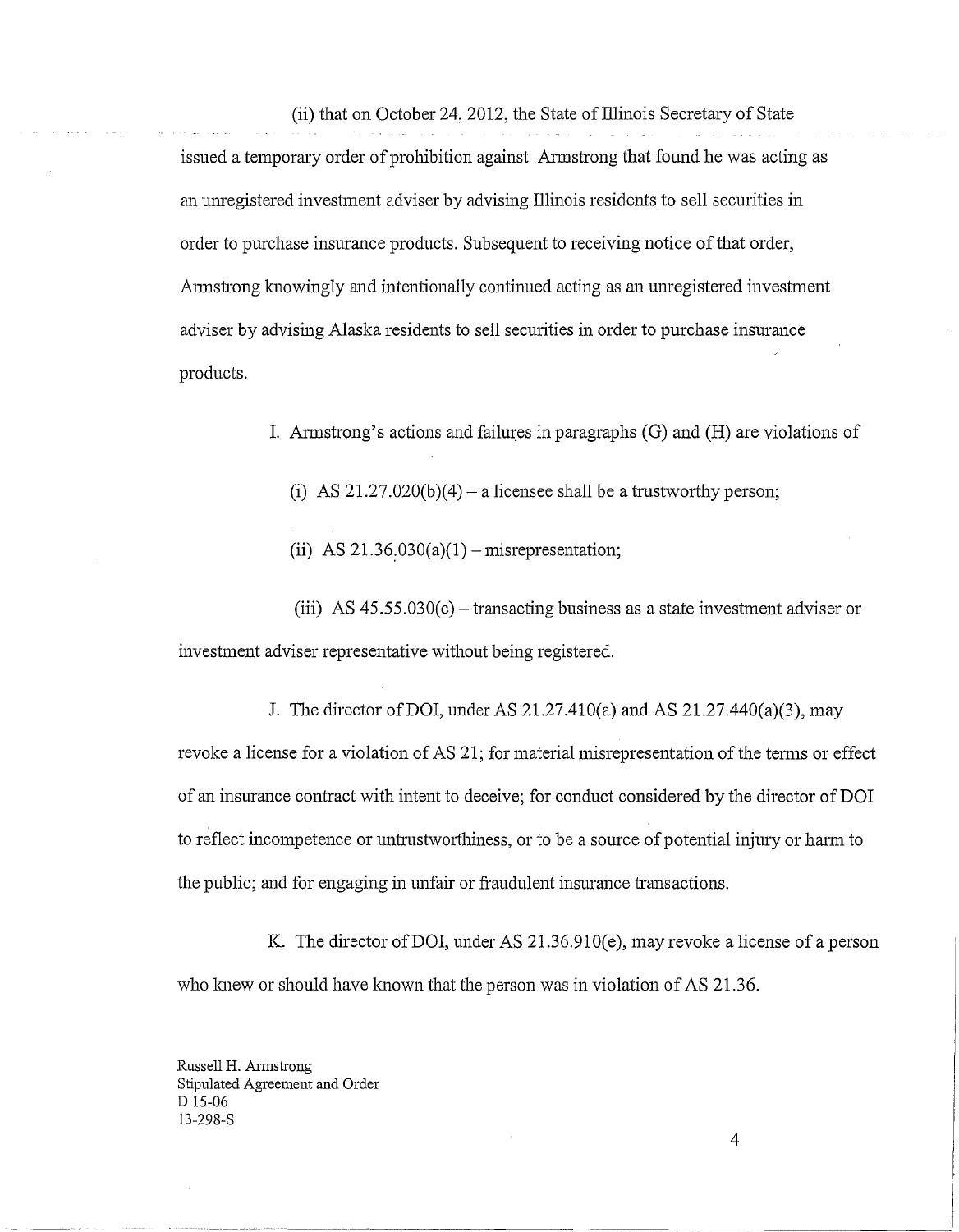L. The director of DOI, under AS 21.27.440(a)(2), may impose a civil penalty of not more than \$10,000 for each violation or a civil penalty of not more than \$25,000 for each violation if the director of DOI determines that the person willfully violated the provisions of AS 21.27.

M. The director of DOI, under AS 21.36.910(e), may impose a civil penalty of not more than \$25,000 for each violation or \$250,000 for engaging in the general business practice in violation of AS 21.36 if the director of DOI detennines the person lmew or should have known that the person was in violation of AS 21.36.

N. The director of DBS, under AS 45.55.920(b), may impose a civil penalty of not more than \$2,500 for a single violation or not more than \$25,000 for multiple violations when a person knowingly or intentionally violates AS 45.55.

#### II. TERMS OF AGREEMENT

#### 1. Annstrong stipulates and agrees

(i) that the conduct described in paragraph G above constitutes a violation of Alaska law, including AS 21.27.410(a), and that it is appropriate that the director of DOI revoke insurance producer license number 110041, currently in lapse status, effective as of the date this order is signed by the director of DOI;

(ii) to have his insurance producer license revoked permanently;

(iii) not to apply or otherwise seek to be registered in this state as an agent of

issuer, broker-dealer agent, investment adviser, investment adviser representative, loan Russell H. Armstrong Stipulated Agreement and Order D 15-06 13-298-S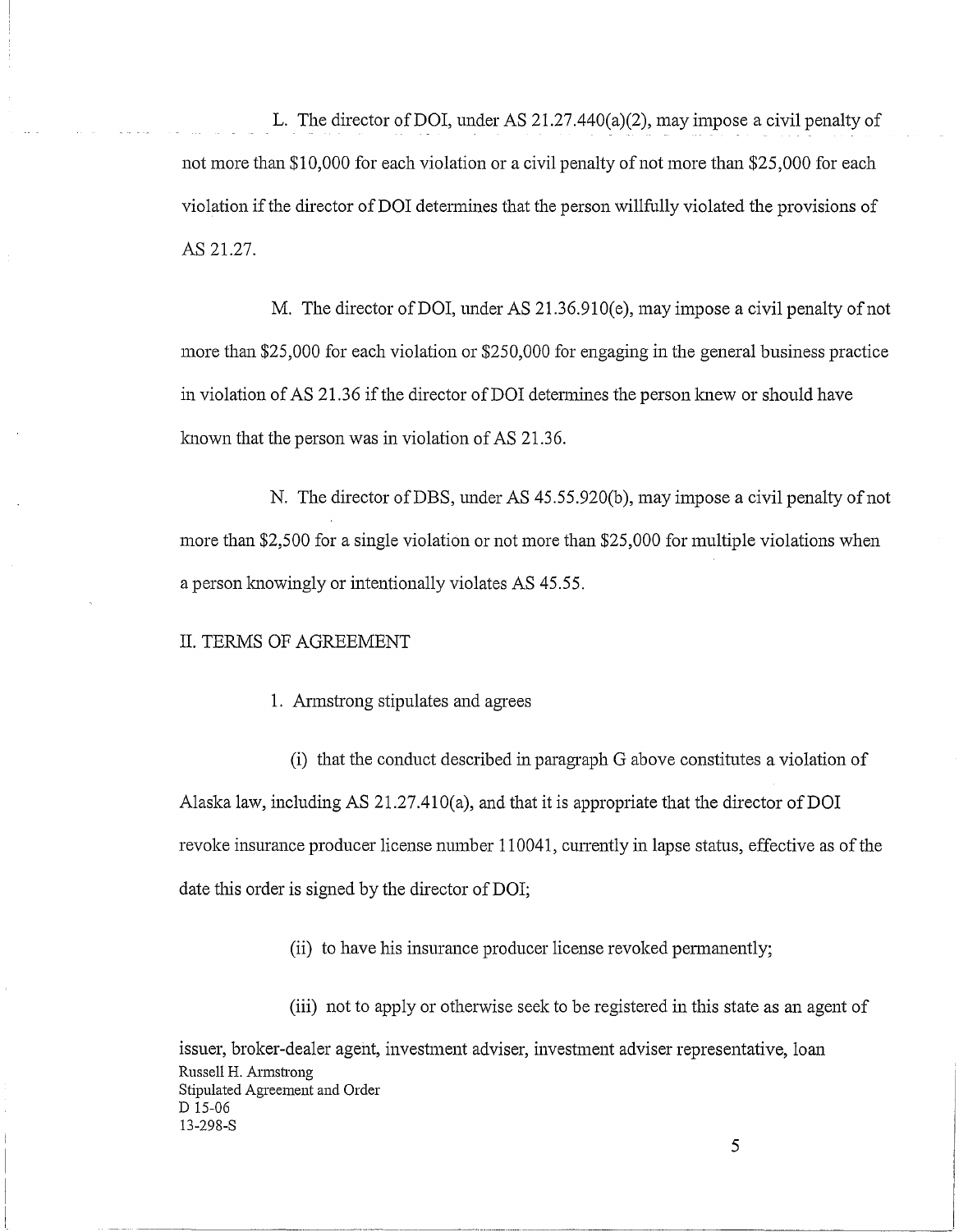originator, mortgage broker, money transmitter or delegate, or deferred deposit (Pay Day) lender or representative in the State of Alaska at any time for the remainder of his life;

(iv) that Armstrong is subject to a civil penalty of \$25,000 under AS45.55.920(b) with \$25,000 suspended. If Armstrong commits any violation of this order, or the state's securities laws within the next 10 years, the suspended portion of the civil penalty will be immediately due;

(v) that Armstrong waives his right to a hearing and enters into this agreement voluntarily with full knowledge of all rights he may have in this matter.

2. Armstrong understands that this agreement is not binding on the parties unless and until the director of DOI and the director of DBS sign the order adopting this agreement.

3. Armstrong further understands that this agreement resolves the civil liability issues between the parties to this agreement related to his violation of the state's insurance laws and securities laws.

DATED:  $8/20/2015$ 

DIVISION OF INSURANCE

 $_{\rm{By:}}$  Weint

Alex Romero • Chief Investigator

Russell H. Armstrong Stipulated Agreement and Order D 15-06 13-298-S

6

-----·-----~---~---·------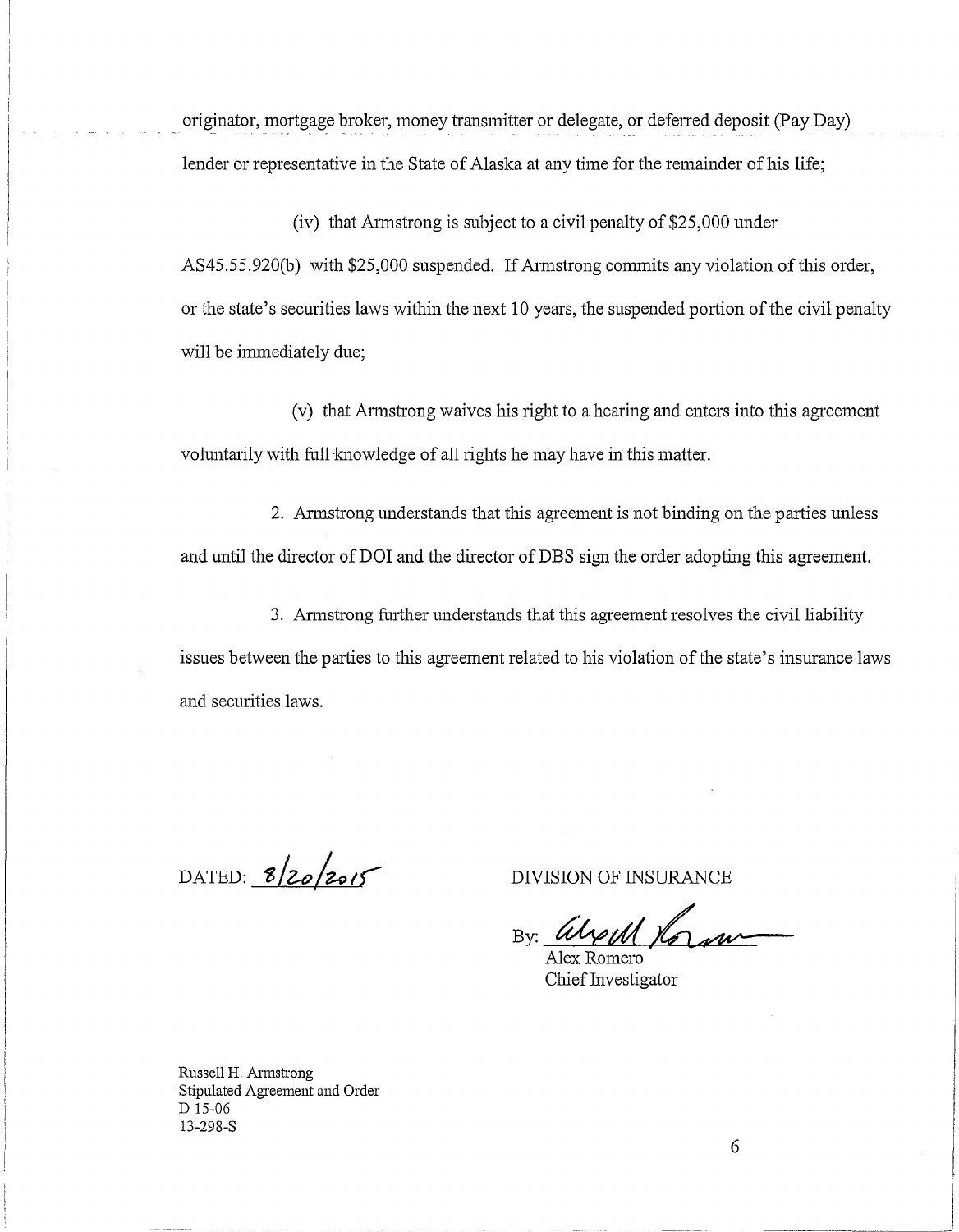- DAT~D: **<?j ·io/ t G** 

DIVISION OF BANKING AND **SECURITIES** 

 $By: \mathbb{M}\rightarrow\mathbb{M}$ 

Chief of Enforcement

DATED:  $8515$ 

RUSSELL H. ARMSTRONG

.... By:

Russell H. Armstrong

Approved as to fonn and content:

dated: <mark>8/20/15</mark>

CRAIG W. RICHARDS ATTORNEY GENERAL

·-------~·-----------~----------------------------------------- -----------~--------· ----------

By: <u>*t*</sub></u>

Erin K. Egan Assistant Attorney General

Russell H. Armstrong Stipulated Agreement and Order D 15-06 13-298-S